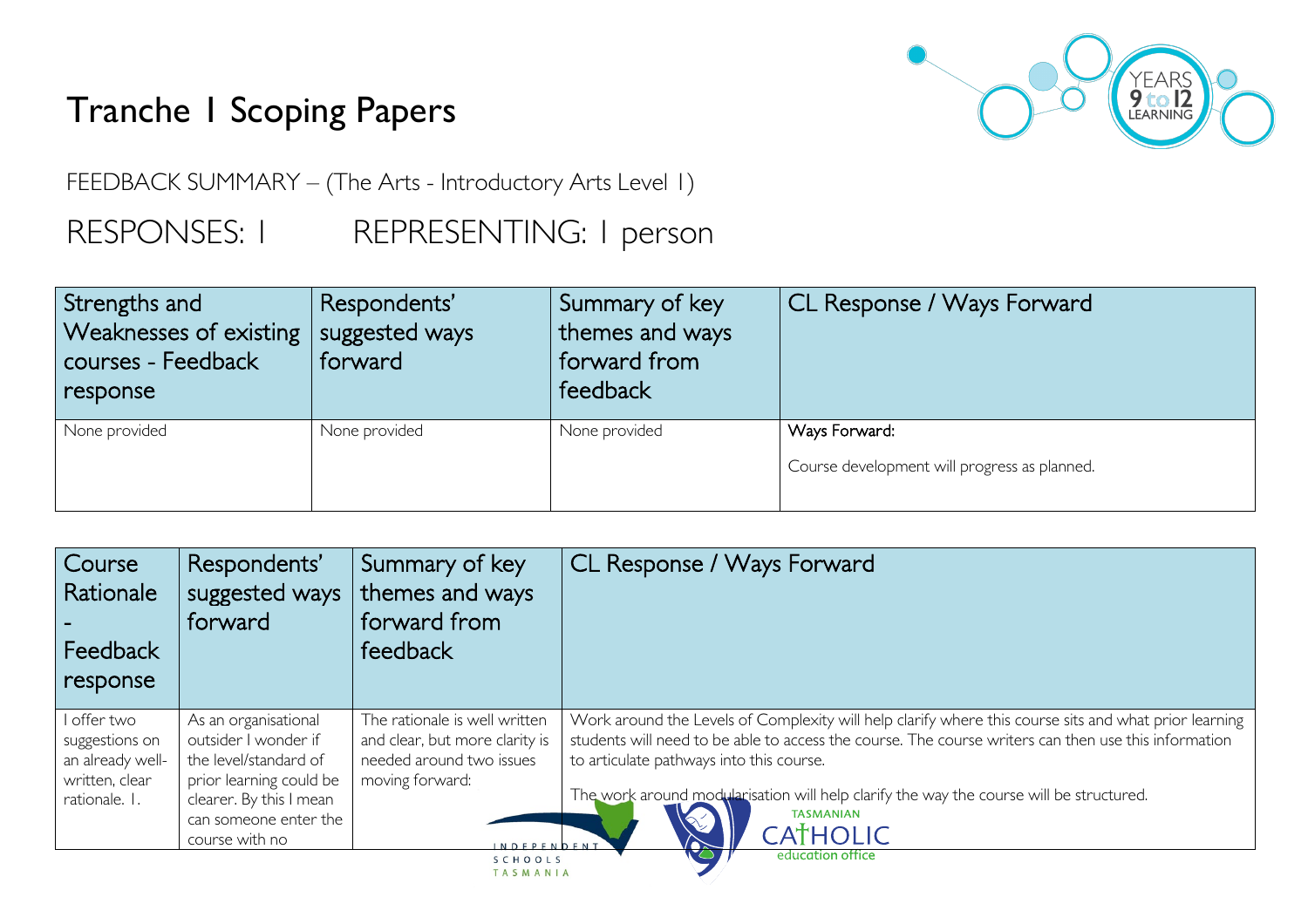|                                                                                                                                                                                                                                                                                                                        | background in any art<br>form beyond year 7? I<br>may simply have<br>missed something in | Make clear the level of prior<br>learning needed for this<br>course<br>Make clearer, if possible, the                                                                                                                                                                                      | A proposal so far is that there are three 50 hr modules, and they could be as follows (this is a<br>possible proposal only): |                                                                                                  |                                                                                                    |  |
|------------------------------------------------------------------------------------------------------------------------------------------------------------------------------------------------------------------------------------------------------------------------------------------------------------------------|------------------------------------------------------------------------------------------|--------------------------------------------------------------------------------------------------------------------------------------------------------------------------------------------------------------------------------------------------------------------------------------------|------------------------------------------------------------------------------------------------------------------------------|--------------------------------------------------------------------------------------------------|----------------------------------------------------------------------------------------------------|--|
|                                                                                                                                                                                                                                                                                                                        |                                                                                          |                                                                                                                                                                                                                                                                                            | Module I                                                                                                                     | Module 2                                                                                         | Module 3                                                                                           |  |
| translation though 2.<br>"Between one and<br>three art forms in a<br>flexible manner" again I<br>find this raises<br>questions for me such<br>as does this mean a<br>'taster' approach, or an<br>in-sequence approach<br>in the same Arts<br>domain? I may simply<br>have missed something<br>in translation though :) | way the course will be<br>structured                                                     | Groundwork,<br>Elements of art<br>form,<br>Presentation/Perfor<br>mance/Project                                                                                                                                                                                                            | Structure and<br>Context, Artistic<br>Principles,<br>Underpinning Form,<br>Presentation/Perfor<br>mance/Project              | Culture and<br>Performance,<br>Society and History,<br>Presentation/Perfor<br>mance/Project      |                                                                                                    |  |
|                                                                                                                                                                                                                                                                                                                        |                                                                                          | Dance<br>Drama<br>Media arts<br>Music<br>Visual Arts                                                                                                                                                                                                                                       | Dance<br>Drama<br>Media Arts<br>Music<br>Visual Arts                                                                         | Dance<br>Drama<br>Media Arts<br>Music<br>Visual Arts<br>Intradiscipli<br>nary Arts<br>(possibly) |                                                                                                    |  |
|                                                                                                                                                                                                                                                                                                                        |                                                                                          | Providers could choose to offer for example:<br>Dance Mod1, 2 and 3 OR<br>Media Mod I, Dance Mod I and then Drama Mod I OR<br>$\bullet$<br>Music Mod I and then Visual Arts Mod I and then Visual Arts Mod 2<br>$\bullet$<br>Drama Mod I, Visual Arts Mod 2, Intra-disciplinary Arts Mod 3 |                                                                                                                              |                                                                                                  |                                                                                                    |  |
|                                                                                                                                                                                                                                                                                                                        |                                                                                          |                                                                                                                                                                                                                                                                                            | needs of the learners.                                                                                                       |                                                                                                  | This course could then work either as a taster course or an in-sequence approach, depending on the |  |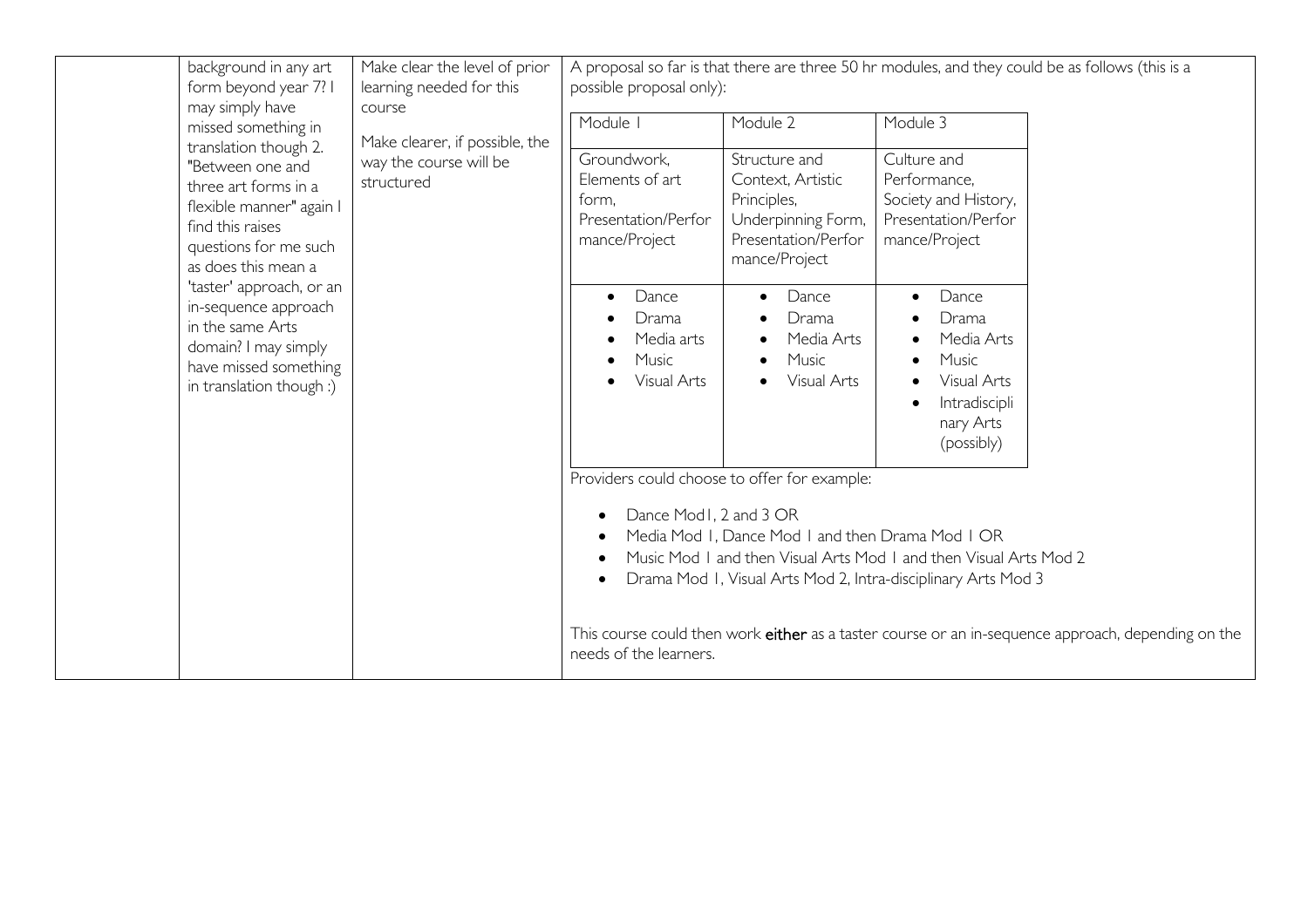The course rationale is appropriate and clearly describes:

- the intended audience,
- why the chosen content is important for students and outlines the broad scope of learning to be expected
- the particular skills knowledge and understandings students will develop

| Strongly Agree | Agree | Neither agree nor disagree | Disagree | Strongly disagree |
|----------------|-------|----------------------------|----------|-------------------|
|                |       |                            |          |                   |

## Ways Forward:

To substantively keep the rationale as it is currently written.

## In considering the focus areas identified in the Years 9 to 12 Curriculum Framework and this course rationale, do you believe the course is placed in the appropriate focus area?

| Strongly Agree | Agree | Neither agree nor disagree | Disagree | Strongly disagree |
|----------------|-------|----------------------------|----------|-------------------|
|                |       |                            |          |                   |

## Ways Forward:

To keep Level 1 Arts in the Disciplinary focus area.

| <b>General Capabilities -</b><br>Feedback response | Respondents'<br>suggested ways<br>forward | Summary of key<br>themes and ways<br>forward from<br>feedback       | CL Response / Ways Forward                                                                           |
|----------------------------------------------------|-------------------------------------------|---------------------------------------------------------------------|------------------------------------------------------------------------------------------------------|
| Yes                                                | None provided                             | The respondent agrees with<br>the proposed General<br>Capabilities. | The inclusion of the General Capabilities to be considered as part of<br>the course writing process. |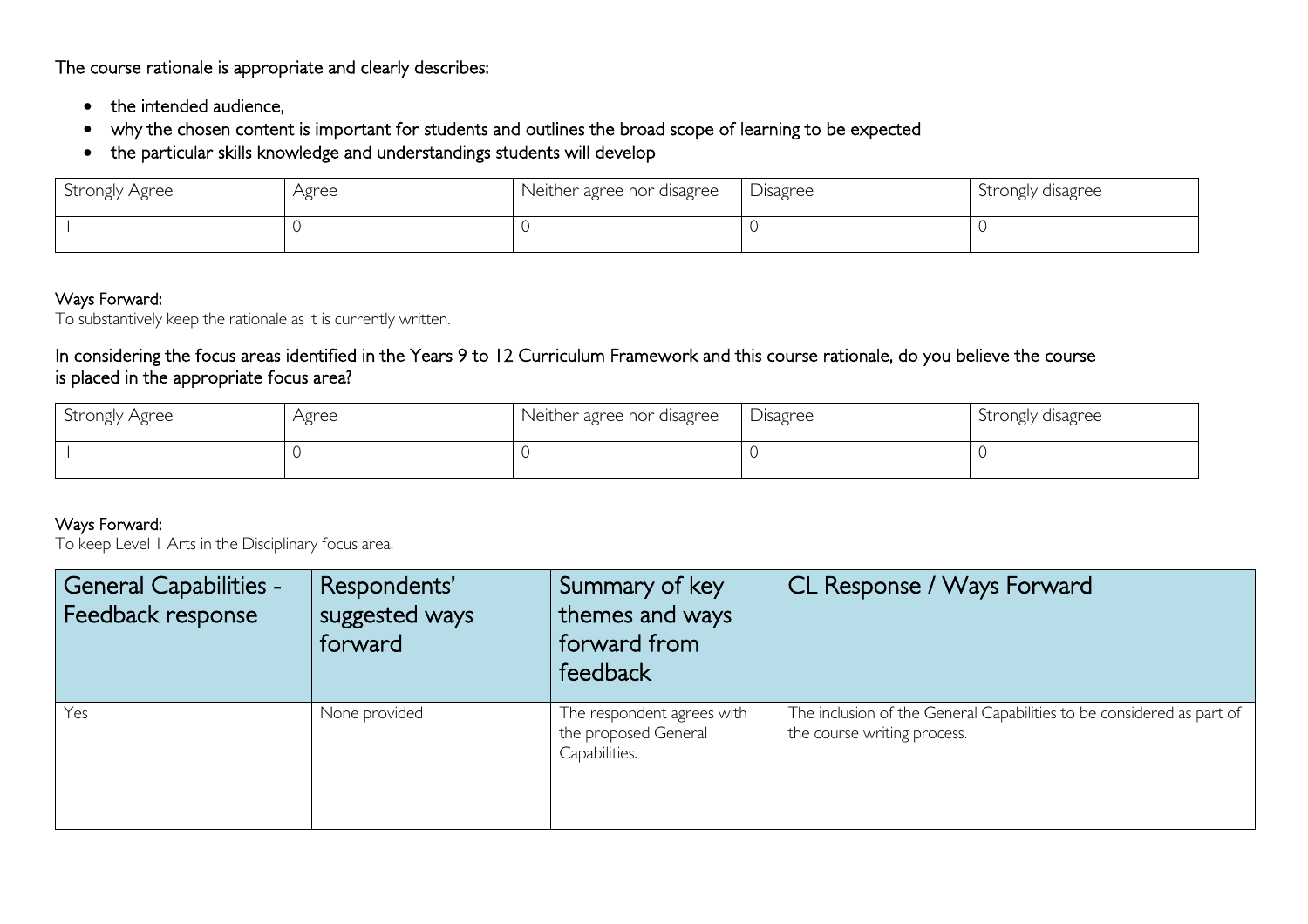| <b>Cross Curriculum</b><br>Priorities - Feedback<br>response                                                                                                                                                                                                                                                                                                                                                    | Respondents'<br>suggested ways<br>forward                                                                                                                                                                                         | Summary of key<br>themes and ways<br>forward from<br>feedback                                                                                                                                                        | CL Response / Ways Forward                                                                                                                                                                                                                                                                                                                                     |
|-----------------------------------------------------------------------------------------------------------------------------------------------------------------------------------------------------------------------------------------------------------------------------------------------------------------------------------------------------------------------------------------------------------------|-----------------------------------------------------------------------------------------------------------------------------------------------------------------------------------------------------------------------------------|----------------------------------------------------------------------------------------------------------------------------------------------------------------------------------------------------------------------|----------------------------------------------------------------------------------------------------------------------------------------------------------------------------------------------------------------------------------------------------------------------------------------------------------------------------------------------------------------|
| Each of the three Priorities could<br>easily be embedded in this course.<br>The Arts offer a very natural<br>means to understand Sustainability,<br>Aboriginal and Torres Strait<br>Islander Histories and Cultures, and<br>Asia and Australia's Engagement<br>with Asia. The reference to "time<br>periods, cultures, and places"<br>suggests these priorities have<br>already been considered as<br>relevant. | As a link to Level 2 courses, this<br>course has the potential to<br>inspire students through practical<br>arts making experiences infused<br>with learner agency that are<br>likewise linked to global and local<br>arts making. | The Cross-Curriculum<br>Priorities (CCPs) can and<br>should be embedded in this<br>course.<br>By highlighting learner agency<br>and global and local arts making<br>Arts Level I can authentically<br>embed the CCPs | The course writers can use the CCPs as guidance when creating<br>course content that relate to the rationale's reference to 'time<br>periods, cultures and places'.<br>The course writers can use rich resources relevant to Aboriginal and<br>Torres Strait Islander Histories and Cultures, Asia and Australia's<br>Engagement with Asia and Sustainability. |

| Core concepts, big<br>ideas, essential learning<br>or important<br>considerations -<br>Feedback response                                                                                                                                                                                                                                                                                                                     | Respondents'<br>suggested ways<br>forward | Summary of key<br>themes and ways<br>forward from<br>feedback                                                                                                                                                                            | CL Response / Ways Forward                                                                                                                                                                                                                                                                                                                                                                                                                                                                                                          |
|------------------------------------------------------------------------------------------------------------------------------------------------------------------------------------------------------------------------------------------------------------------------------------------------------------------------------------------------------------------------------------------------------------------------------|-------------------------------------------|------------------------------------------------------------------------------------------------------------------------------------------------------------------------------------------------------------------------------------------|-------------------------------------------------------------------------------------------------------------------------------------------------------------------------------------------------------------------------------------------------------------------------------------------------------------------------------------------------------------------------------------------------------------------------------------------------------------------------------------------------------------------------------------|
| Core concepts and big ideas from<br>Arts disciplines could easily be<br>included such as: the Arts are each<br>unique means by which individuals<br>and groups can communicate,<br>express and share meaning; that the<br>Arts are culturally situated in time<br>and place; and, that everyone has an<br>artistic voice that can be developed.<br>I really like the idea that this course<br>may provide an opportunity for | None provided                             | The respondent defines their<br>idea of the core concepts and<br>big ideas of the arts as:<br>A unique means for<br>$\bullet$<br>individuals to<br>communicate, express<br>and share meaning<br>Culturally situated in<br>time and place | The core concepts and big ideas help the course writers to structure<br>the Level I Arts course. For example, if the Arts are a unique way<br>for learners to communicate, express and share meaning then the<br>elements of the course, (the rationale, the learning outcomes, the<br>work requirements) can be written around these integral concepts.<br>The modularisation of the course may allow for an intradisciplinary<br>approach, but this will need to be tested with course writers,<br>teachers and critical friends. |